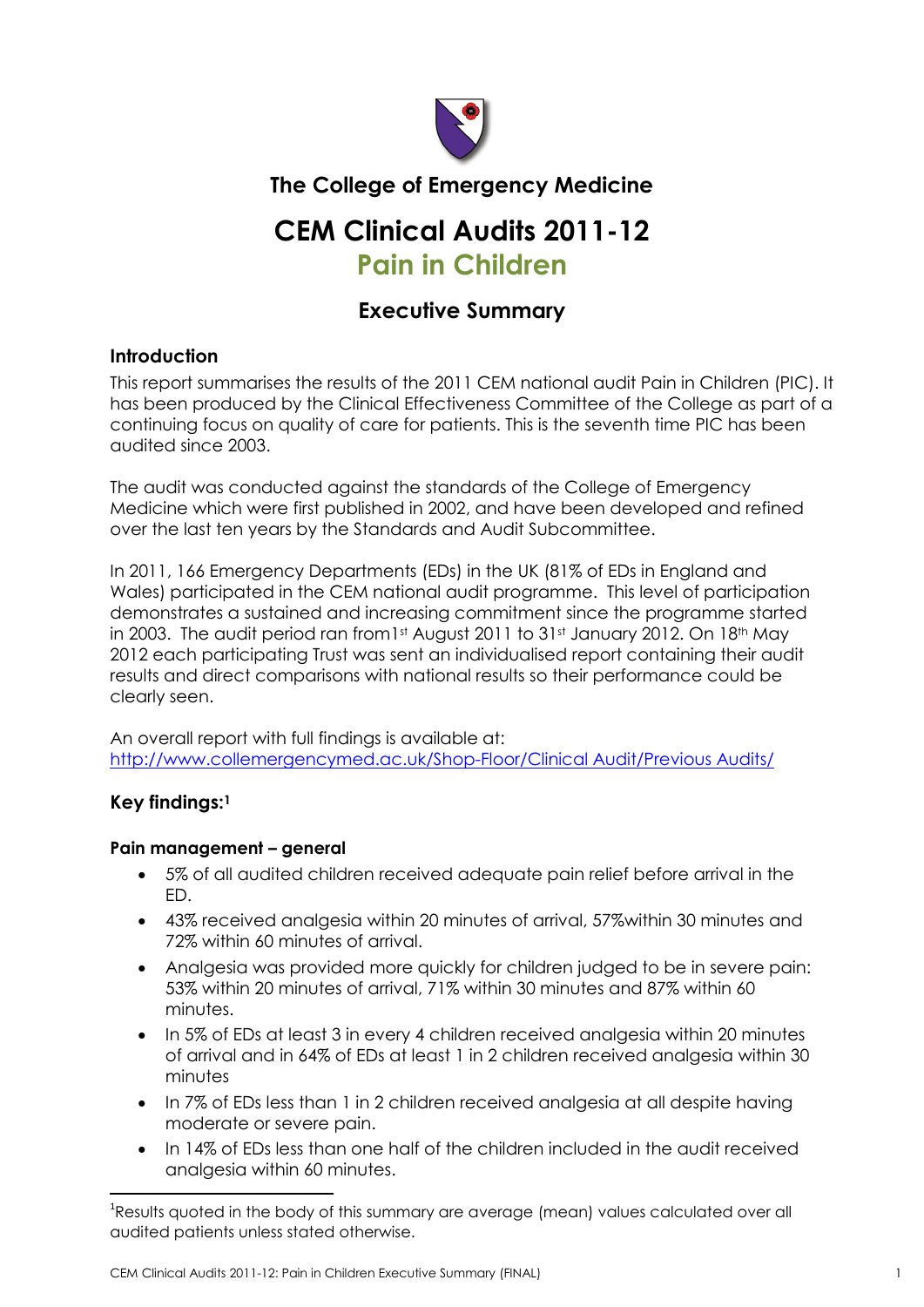9% of EDs said that they had made significant changes to relevant protocols or policies in the last 12 months, 39% minor changes and 14% no changes. The remaining 38% did not respond to this question.

### **Severity of pain and recording of pain scores**

- 37% of patients presented in severe pain, and 63%in moderate pain.
- There was a large variation between EDs in the percentage of patients in severe pain (0% to 88%) which raises questions about the consistency of pain assessment and casemix.
- In 17% of EDs all children had the pain score recorded, but in 39% of EDs a pain score was recorded for less than 1 in every 2 children.
- Since the audit programme began there has been consistent improvement in the percentage of cases for which a pain score has been recorded. The median has risen from 12% in 2003 to 55% in 2008 and 63% in 2011.







#### **Analgesia within 60min**

Across the audit the median for EDs where patients received analgesia within 60min was 76%. However, practice varied greatly between departments.

Between 2003 and 2007 there was a considerable improvement in the proportion of patients receiving analgesia within 60 min, but this fell in 2009 and has not quite returned to 2007 levels of performance.

#### **Analgesia within 30min**

Nationally, the median performance for the percentage of patients receiving analgesia within 30 minutes peaked in 2007 at 60%. The median percentage in 2011 is slightly lower at 56%.

However, over the same period there has been an improvement in the timeliness of analgesia in the lowest performing EDs.

# **Analgesia within 20min**

The median for patients receiving analgesia within20 minutes per ED was 40% (severe pain median was 50%, moderate pain was 48%).

**Comment:** The Standards & Audit subcommittee has reviewed the pain standard, and it is proposed that the 20minutesstandard be removed.